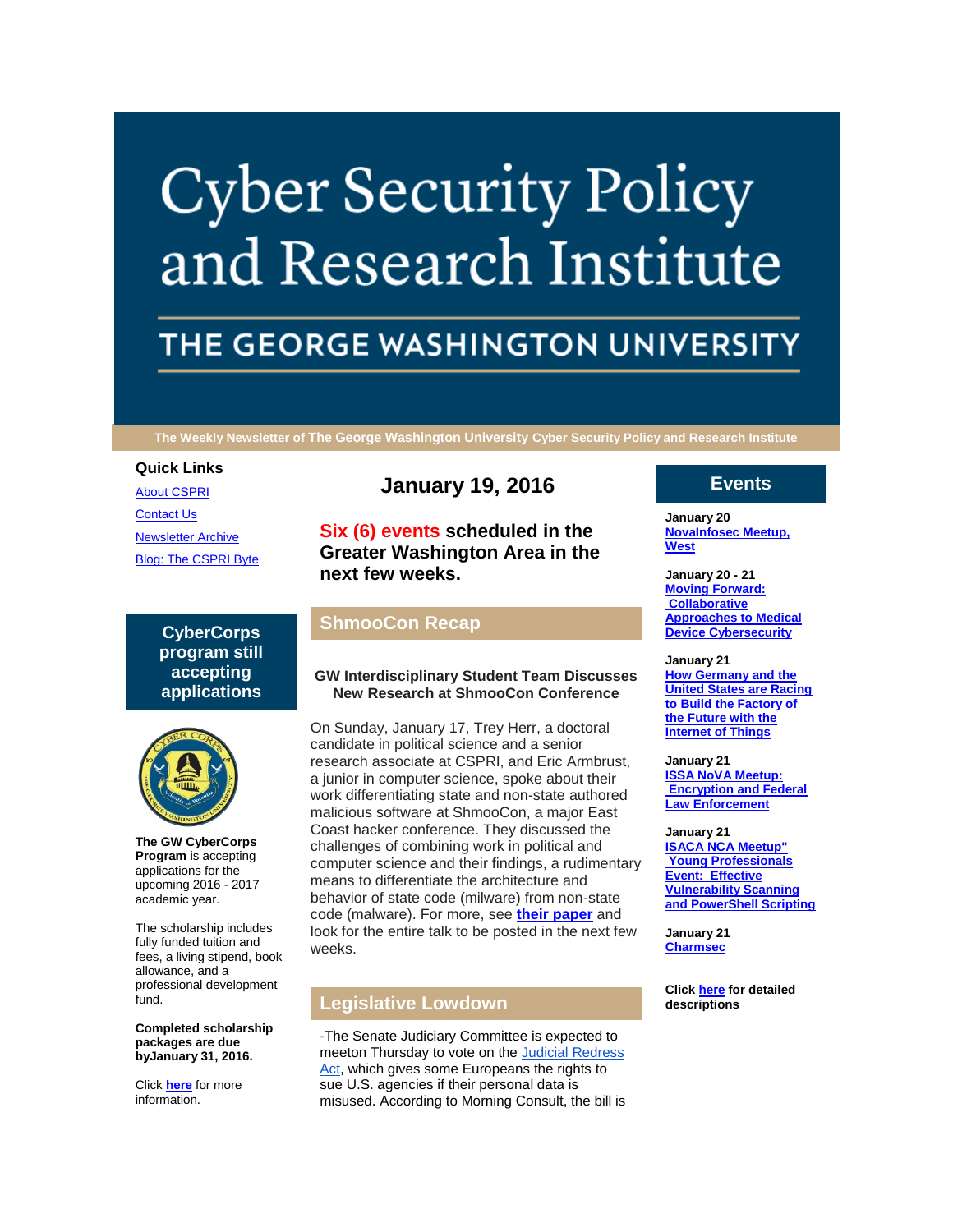#### **Follow Us**

**Follow us on Twitter: @gwCSPRI**

**Follow CSPRI Director, Lance Hoffman: @lancehoffman1**

**Follow CSPRI Associate Director, Costis Toregas: @DrCostisToregas**

"vital to European officials as they negotiate a new data sharing agreement with the United States. The EU and U.S. have until Jan. 31 to decide on a new pact that would allow American companies in Europe to transfer Europeans' personal information to servers in the U.S. If they fail to finish the deal, any data transfers made by American companies could result in legal action." Read more [here.](http://r20.rs6.net/tn.jsp?f=001MkV8x5XEqCAdKy9ZyoSbeHU18CbYo8k1S6MBHrYnw67OzHOUEfqosPfZn3JwrrzWCa46p4hrqFuS-4fL0mBfR3bN16FeOnrTEyjSEDlOu4GEx9E61u7l8rcKsnMJqzi4GhuEW9ogN61yPnz5YE1lUvd5cQkM2_M0hlm1SKpWGxk-d3ewIYHn8jGUyuKXgpppko6SU9PY3wAFRY3-uH--HAgwV8Kj51o5X-_amMZu8cNXhJwMLK0nDjip4I1Ql_Nq2PtS6J_Dv4BFLTAXrAhVvkCd8JSKIV3Cfx7MuAfty5MqSflqUvk-OV-rAM8oLgw2Ts6BbmhsNEHyleueYmsmU3WHXZeftjYTzqzRcKlye5T23Cd9cUgdDsiX24fLy8ro3h2ixbVdeUkSaR4Tba2JoJX1h42tt566HH1-EIUcZ70BYVDkpCG4foY7EOBHIo-vPIMhw-iePWc-SzP-yoGUvX-s2u7x5BG0II3bm3Nf4fvJnvK8bFc0y9TAKtOTzq8oul8e9N-l_b7E8IjXsvkjN34ciMsJFNiL-5Lp5UEU-u4=&c=8Vw1Se0x3Y57YFOiU7XlXtpps-i5MuNt2qeqSxmYg5Dp-acRO8sjMg==&ch=_joX3DyPGApIMR6jgbPfVvfup6p54tb3_jDTen51_RrvBCBWgYZEyQ==)

#### **Cyber Security Policy News**

#### **Mexican criminal taken down by Blackberry messages**

-Joaquín "El Chapo" Guzmán, once Mexico's mostwanted criminal, was busted after his BlackBerry messages were obtained by the Mexican government, reports NextGov. His BlackBerry conversations with Mexican actress Kate de Castillo, who helped organize an interview with U.S. actor Sean Penn, were one of the many elements that led [to his arrest](http://r20.rs6.net/tn.jsp?f=001MkV8x5XEqCAdKy9ZyoSbeHU18CbYo8k1S6MBHrYnw67OzHOUEfqosPfZn3JwrrzW5cDWVW5qte4xfTdihqgT1Q7CyCT-ekneew3mOiKD-T9PP0BQJcFDgFgALqON0rljj8Llick-viNHGmPcaTKLwWBKDF1puxoEVdNBxvhzo2ESfyLJHoGbymIxsvG0GLcOad9ZKO32lg4=&c=8Vw1Se0x3Y57YFOiU7XlXtpps-i5MuNt2qeqSxmYg5Dp-acRO8sjMg==&ch=_joX3DyPGApIMR6jgbPfVvfup6p54tb3_jDTen51_RrvBCBWgYZEyQ==) (link in Spanish,) Mexico's Secretario of the Interior Miguel Angel Osorio Chong told Radio Fórmula,["writes](http://r20.rs6.net/tn.jsp?f=001MkV8x5XEqCAdKy9ZyoSbeHU18CbYo8k1S6MBHrYnw67OzHOUEfqosPfZn3JwrrzW0Bn2lymbVuEPXr-3GkTdaH2vJ5ltIj1thp6-LTf4r5Vc9BcRbxlM2k1_l3Y2TYiru2vx3ZnUg5Vq94L0Oq2JJeUl19_UzDxQik7ZMyjSna7S3b70Zphf6JTrqw-OdqI3tTbAVImmROMa96PfGIIijANsd9a8KMgQg04PkErKVQS4t0uJ7N1zcs0LNSgh48FPGhFphtaqdEPe2zZ4-fCx9hmTby7DWbrNcCcVaP8uNk7ynAb3vtI4Vd4Mx8Gi8xgJ&c=8Vw1Se0x3Y57YFOiU7XlXtpps-i5MuNt2qeqSxmYg5Dp-acRO8sjMg==&ch=_joX3DyPGApIMR6jgbPfVvfup6p54tb3_jDTen51_RrvBCBWgYZEyQ==) Ana Campoy for Quartz. "It's unclear how Mexican authorities got the BlackBerry communications published by Milenio." While Blackberry has a reputation for security (President Obama uses one) that reputation is eroding. "Dutch police have learned how to crack encrypted **BlackBerry messages**," Campoy writes. "In response, BlackBerry said in a statement that there are no ["backdoors"](http://r20.rs6.net/tn.jsp?f=001MkV8x5XEqCAdKy9ZyoSbeHU18CbYo8k1S6MBHrYnw67OzHOUEfqosPfZn3JwrrzWX2TwWhFy-KRxUF7v2RqFK2t2UkYkgwMMFNP8EKc-1a4g2WKeg-O5wGSIXi4xXg40_HBCi82OeI2vDRQs3B7uQR9a2E6tgQbneK4Gj8MSHZMx7w-9ANW8zvNdDS_eEx26dZ1un2WowVMLK3gRgHmziWlbI6gZXaOl2xsc-mcIUzy8kaXXru7mdYE3-_e_l6QHTiVcl4ZUS4s=&c=8Vw1Se0x3Y57YFOiU7XlXtpps-i5MuNt2qeqSxmYg5Dp-acRO8sjMg==&ch=_joX3DyPGApIMR6jgbPfVvfup6p54tb3_jDTen51_RrvBCBWgYZEyQ==) to its devices."

#### **Automakers increasing efforts to enhance safety and defend against cyber-attacks**

-The U.S. Transportation Department and 17 automakers have reached agreement on efforts to enhance safety, including sharing information to thwart cyber-attacks on their increasingly wired vehicles, according to Bloomberg. "Automakers including General Motors Co., Ford Motor Co. and Toyota Motor Corp. also agreed to reform the way they report fatalities, injuries and warranty claims to the government," Jeff Plugis [writes.](http://r20.rs6.net/tn.jsp?f=001MkV8x5XEqCAdKy9ZyoSbeHU18CbYo8k1S6MBHrYnw67OzHOUEfqosPfZn3JwrrzWcPrx1cc8vCYbqDDEux9zSPCRDRNuHgKIrW684KEAUlY5NJGYkuxtQkpCbRGMQtVclSl0moe_NfIrydQCwl0vi-34Ci-6-aVTbBuK71gZ2f2ykyNrz38klMoo7QN8zmENHz22D16YNFGLq1nm60KHtIDaCy4EHhl50RSEs2WEuZjwkT39vzrlgCZM31v37gJbH9xXXx04GHIcs0jf_YLGm5ZUgl9Ho6ZbWAajAhAYxIfbFhpvwiT_o_Ni7FTQz8CoZ1RSXwWMF9ZoPpks9Sowb5-m8vvlnxsrI0GDntiGfdEJeKakukhEuBTDIjiVDJztApR-9uohVPjRUh395EpztZZ0X4YAepgzjjoxulzflEj22rqXxwW6ju5PY5nvxn0I_skRPZMWDEn0aM1LmRAYe5ufjRE4MPZXkx0GDMaQhW6Ndr-UZHVIjQYlCdvgbMIRfy2vnjT2s7yG8fu1uNZBkbuRskhKOj-6nqpP4FQtrIWLgbnz7aEqUg==&c=8Vw1Se0x3Y57YFOiU7XlXtpps-i5MuNt2qeqSxmYg5Dp-acRO8sjMg==&ch=_joX3DyPGApIMR6jgbPfVvfup6p54tb3_jDTen51_RrvBCBWgYZEyQ==) "The companies agreed to keep meeting regularly to exchange information and identify emerging safety issues."

#### **Casino suing Trustwave**

-A U.S. casino is suing the cybersecurity firm it hired to help handle a data breach in a case that experts say is likely the first of many. The Hill reports that the lawsuit, filed in late December, appears to be one of the first of its kind, in which a company challenges a cybersecurity contractor on how it manages the fallout from a hack. "Affinity Gaming hired Trustwave, a Chicago-based cybersecurity firm, to investigate and remedy a 2014 breach that compromised credit card information for around 300,000 customers,["writes](http://r20.rs6.net/tn.jsp?f=001MkV8x5XEqCAdKy9ZyoSbeHU18CbYo8k1S6MBHrYnw67OzHOUEfqosPfZn3JwrrzWcjD8dOSg4xpehXdydmnL1h0oS2ciD3ucOh3mawPTY-rxcDQXC8vUqzx0tly_eka59AZXMpAjTBXctkPTvfDzJfpwgpW5WwIZPxnbaQ0en1g4g6u9GdPTeG4ngV6gGCWI212MPwu35KvTI6DIIBqgmMiawfB_7A2ClhP8pX97uHMQhmSqwjc7um-9BAC7Bkdw&c=8Vw1Se0x3Y57YFOiU7XlXtpps-i5MuNt2qeqSxmYg5Dp-acRO8sjMg==&ch=_joX3DyPGApIMR6jgbPfVvfup6p54tb3_jDTen51_RrvBCBWgYZEyQ==) Katie Bo Williams. "Affinity now alleges that it discovered a second hack that occurred during the investigation process - after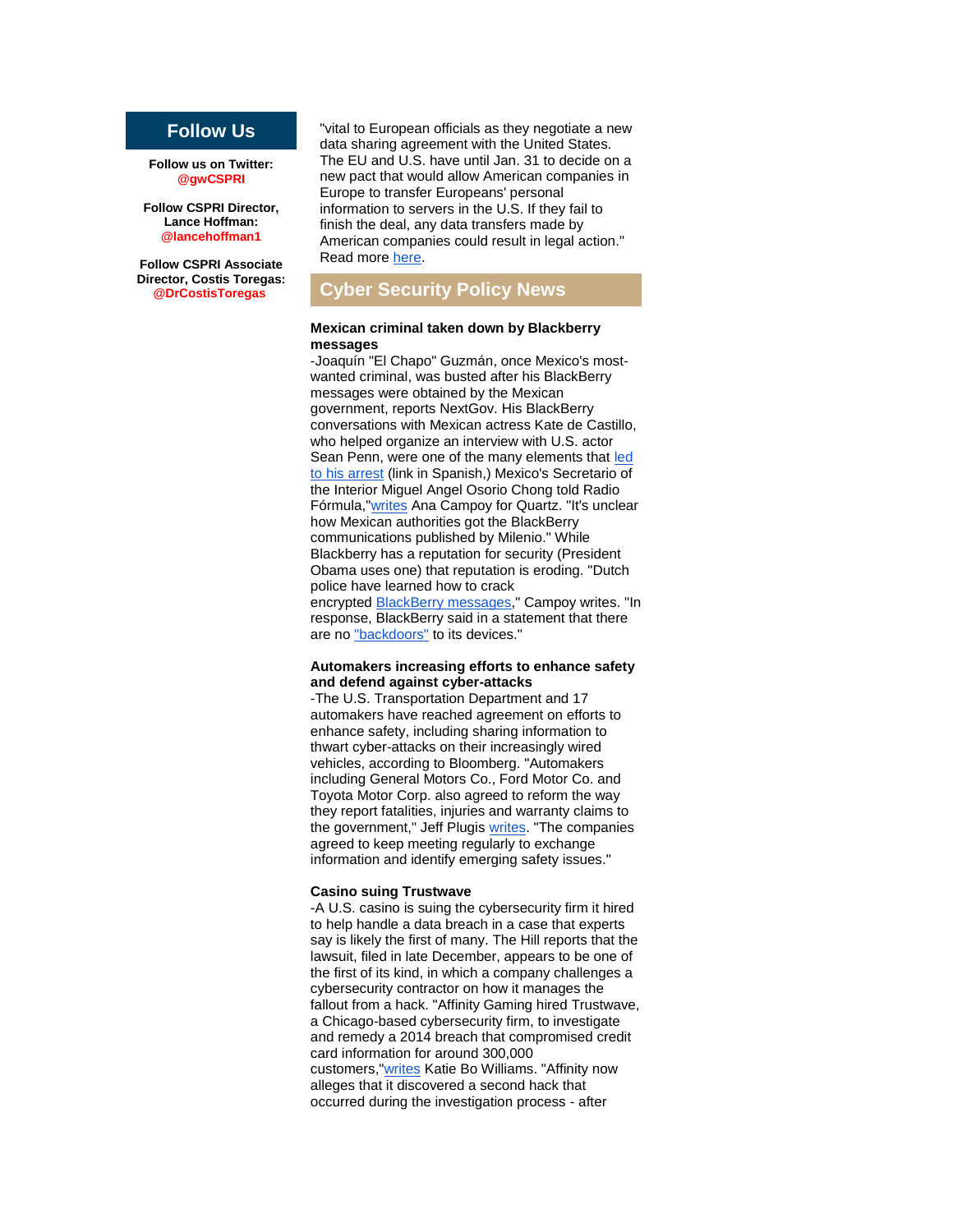Trustwave assured it that its systems were secure."

#### **Texan manufacturing firm suing its cyber insurance provider**

-A Texas manufacturing firm is suing its cyber insurance provider for refusing to cover a \$480,000 loss following an email scam that impersonated the firm's chief executive. At issue is a cyber insurance policy issued to Houston-based Ameriforge Group Inc. (doing business as "AFGlobal Corp.") by Federal Insurance Co., a division of insurance giant Chubb Group. AFGlobal maintains that the policy it held provided coverage for both computer fraud and funds transfer fraud, but that the insurer nevertheless denied a claim filed in May 2014 after scammers impersonating AFGlobal's CEO convinced the company's accountant to wire \$480,000 to a bank in China. [KrebsOnSecurity.comh](http://r20.rs6.net/tn.jsp?f=001MkV8x5XEqCAdKy9ZyoSbeHU18CbYo8k1S6MBHrYnw67OzHOUEfqosPfZn3JwrrzWxd52YTirCLOa1V-jYs-urZtovvco5-dBHEDp46R3LCIinmB4q4oM21_M6cepoIAKGrIaF1JZNf1WUHvWjjh8GcVwPUdRF8SYic-jurNUicDFp49a_1-LXk_o3jlReqhO_LK_8e5UREX_iReo3di5fJDMemLiQYlYsf3UhRBfX6C7WKUhpxZYyA==&c=8Vw1Se0x3Y57YFOiU7XlXtpps-i5MuNt2qeqSxmYg5Dp-acRO8sjMg==&ch=_joX3DyPGApIMR6jgbPfVvfup6p54tb3_jDTen51_RrvBCBWgYZEyQ==)as the rest of the scoop on this story.

#### **Presidential debate highlights technical issues**

-The Democratic presidential debate last week demonstrated a lot of things, but it also showcased where the candidates were weak. According to GovInfoSecurity, the Dems don't have a strong handle on the continuing dispute among some in the government such as FBI Director [James Comey](http://r20.rs6.net/tn.jsp?f=001MkV8x5XEqCAdKy9ZyoSbeHU18CbYo8k1S6MBHrYnw67OzHOUEfqosPfZn3JwrrzW7Bma5pID0jkO7sCdiFDxJ9VsDs08GJY0eC9p5sK5_ElWmJBFJa6pDk9Tb95ibIOPL0f7KzfbXPaWNxLkebvKMk4gz5tTmfMYhgf_xG2XXwVv9ajKgPg4edE-mDNw5ui6HJ54e8CDY15yZwJ2jU4atuDExXBprpUizxuZmrTn25_ez8kjJw0mvA==&c=8Vw1Se0x3Y57YFOiU7XlXtpps-i5MuNt2qeqSxmYg5Dp-acRO8sjMg==&ch=_joX3DyPGApIMR6jgbPfVvfup6p54tb3_jDTen51_RrvBCBWgYZEyQ==) and cryptography experts on whether technology companies should provide law enforcement with a backdoor to decrypt secret messages. "Should we expect the candidates to have a strong understanding of a critical security and privacy issue that is highly technical? No, we don't need a president who is a technologist," [writes](http://r20.rs6.net/tn.jsp?f=001MkV8x5XEqCAdKy9ZyoSbeHU18CbYo8k1S6MBHrYnw67OzHOUEfqosPfZn3JwrrzWkS5JZLgKyISzRbF9wh1a5ktmb8Hf7f5Q73EV88cd4TIDlfoEvwZoD0rvdmjD9Sw4IkUCTEQsNms-OwtkDG_waui467swpXkt9pnnr93INxx_m_bv8HtoWOa89KRx7XaeSBUok1WDdLjchPpqnGbF8nbggvFtdM5xv9wLGS6GxHHm2JiohIXtaSmrDi6MaKxi&c=8Vw1Se0x3Y57YFOiU7XlXtpps-i5MuNt2qeqSxmYg5Dp-acRO8sjMg==&ch=_joX3DyPGApIMR6jgbPfVvfup6p54tb3_jDTen51_RrvBCBWgYZEyQ==) Eric Chabrow. "But the next commander in chief should be someone who can tap the brightest minds to advise them on technical and scientific matters that are critical to our nation's well-being."

#### **Nations with nuclear power plants lack protection against cyberattacks**

-Twenty nations with significant atomic stockpiles or nuclear power plants have no government regulations requiring minimal protection of those facilities against cyberattacks, The New York Times reports. The data - from a report released by the **[Nuclear Threat Initiative](http://r20.rs6.net/tn.jsp?f=001MkV8x5XEqCAdKy9ZyoSbeHU18CbYo8k1S6MBHrYnw67OzHOUEfqosPfZn3JwrrzWnXsvOlCorKtyni6ok5iTN_wpba4Q7utLoq8jsLh5xEyXUrOxFMeFve61cV-rCyxQeUrabGdQgGLaLfAU-VIZk_J34LXjf3l3CwSfNmUxypA=&c=8Vw1Se0x3Y57YFOiU7XlXtpps-i5MuNt2qeqSxmYg5Dp-acRO8sjMg==&ch=_joX3DyPGApIMR6jgbPfVvfup6p54tb3_jDTen51_RrvBCBWgYZEyQ==)** -- build on growing concerns that a cyberattack could be the easiest and most effective way to take over a nuclear power plant and sabotage it, or to disable defenses that are used to protect nuclear material from theft, the Times [writes.](http://r20.rs6.net/tn.jsp?f=001MkV8x5XEqCAdKy9ZyoSbeHU18CbYo8k1S6MBHrYnw67OzHOUEfqosPfZn3JwrrzWSmrN5Jpid9OaBGwKdCHDKAiY6Yo4eSamFdhN_d_idWNZlv8RNf2j3p-V2HCP4vAB71jq8VvAQmBaM5bzz0MVXdYNvngnUiy-VrauGA7xb3H9Zo0QLb80UShR6MzCsw3droCrSsskBS9BohG3y8DK_uJSLiLxHBiQb3eUXWBkwE8J1HPw4bKNjr-7mtOPaYVpn32FZrcWv7FAQXzHTnmgcQ==&c=8Vw1Se0x3Y57YFOiU7XlXtpps-i5MuNt2qeqSxmYg5Dp-acRO8sjMg==&ch=_joX3DyPGApIMR6jgbPfVvfup6p54tb3_jDTen51_RrvBCBWgYZEyQ==) The countries on the list include Argentina, China, Egypt, Israel, Mexico and North Korea.

#### **US nuclear cybersecurity update**

But that hardly means the United States is in a much better position. A report released last week by the Nuclear Regulatory Commission found that the nation's unclassified nuclear computer systems are vulnerable to successful cyber attacks because "generic" security contracts don't make it clear who's